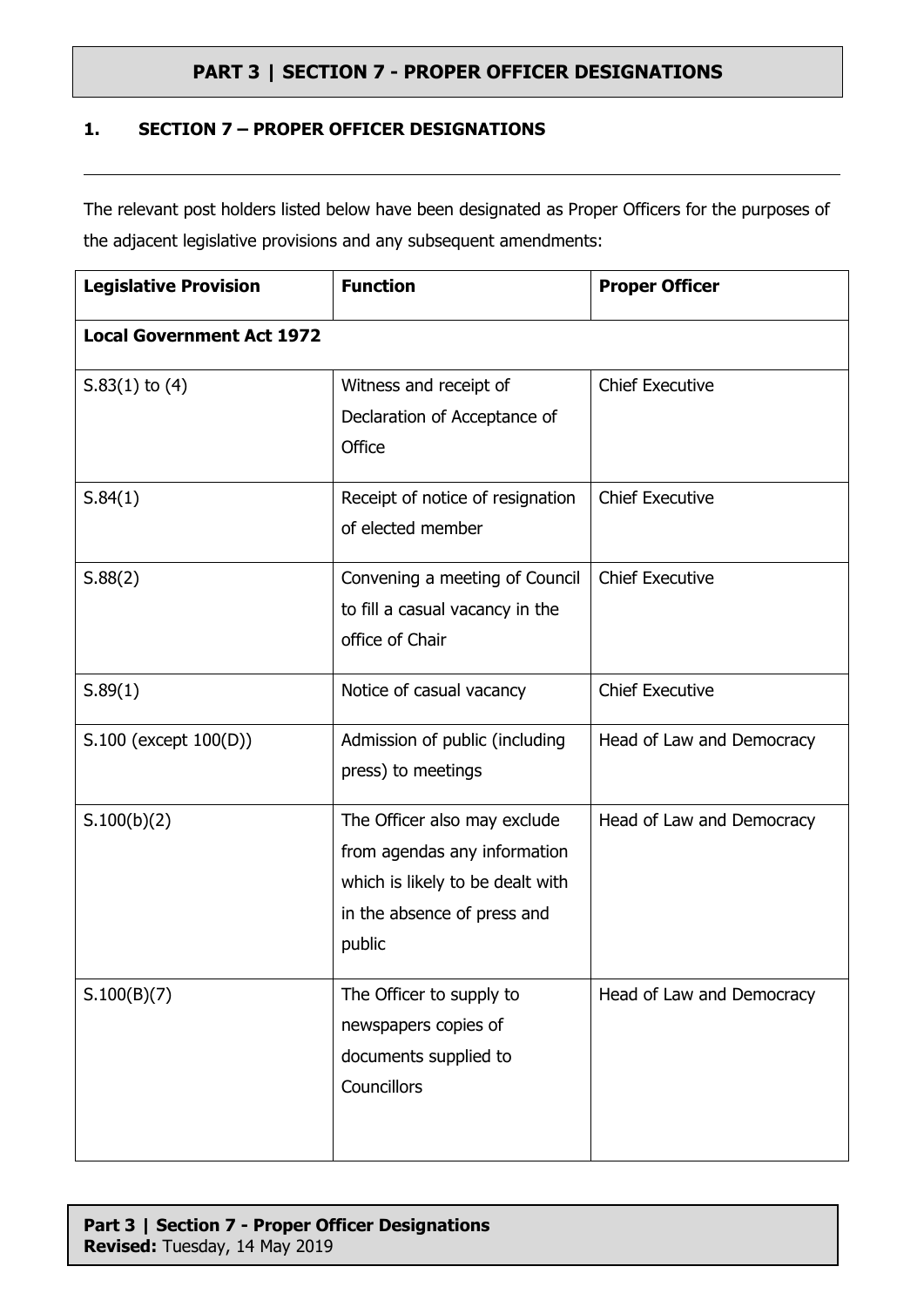| <b>Legislative Provision</b>                                  | <b>Function</b>                                                                                        | <b>Proper Officer</b>     |
|---------------------------------------------------------------|--------------------------------------------------------------------------------------------------------|---------------------------|
| S.100(C)(2)                                                   | The Officer to prepare a written<br>summary of the proceedings at<br>Committees and Sub-<br>Committees | Head of Law and Democracy |
| S.115(2)                                                      | Receipt of money due from<br><b>Officers</b>                                                           | Deputy Chief Executive    |
| $S.146(1)(a)$ and (b)                                         | Declarations and certificates<br>with regard to transfer of<br>securities                              | Deputy Chief Executive    |
| S.151 (and S.114 Local<br>Government and Finance Act<br>1988) | The Officer responsible for the<br>proper administration of the<br>Council's financial affairs         | Deputy Chief Executive    |
| S.191                                                         | Officer to whom an application<br>under S.1 of the Ordnance<br>Survey Act 1841 will be sent            | Head of Law and Democracy |
| S.225                                                         | Deposit of Documents                                                                                   | Head of Law and Democracy |
| S.228(3)                                                      | Accounts for inspection by any<br>member of the Council                                                | Deputy Chief Executive    |
| S.229(5)                                                      | Certification of photographic<br>copies of documents                                                   | Head of Law and Democracy |
| $S.236(9)$ and $(10)$                                         | Sending copies of byelaws to<br><b>County Council</b>                                                  | Head of Law and Democracy |
| S.238                                                         | Certification of byelaws                                                                               | Head of Law and Democracy |
| S.248                                                         | Officer who will keep the Roll of<br>Freemen                                                           | Head of Law and Democracy |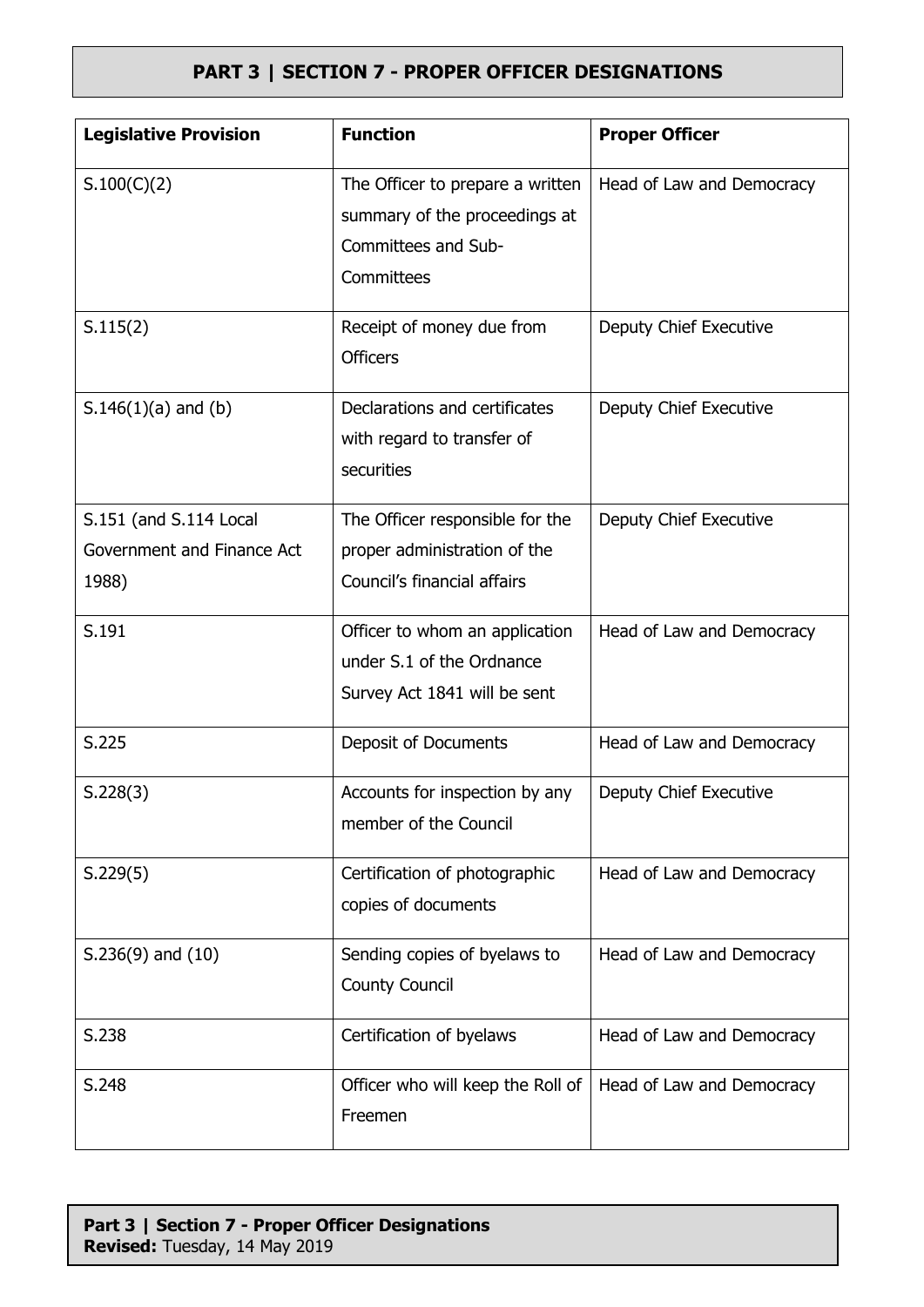| <b>Legislative Provision</b>                                | <b>Function</b>                                                                                    | <b>Proper Officer</b>     |  |
|-------------------------------------------------------------|----------------------------------------------------------------------------------------------------|---------------------------|--|
| <b>Schedule 12</b>                                          |                                                                                                    |                           |  |
| <b>Local Government Act 1972</b>                            |                                                                                                    |                           |  |
| Para $4(2)(b)$                                              | Signing of summons to Council<br>meeting                                                           | <b>Chief Executive</b>    |  |
| Para 4(3)                                                   | Receipt of notice about address<br>to which summons to meeting<br>is being sent                    | Head of Law and Democracy |  |
| <b>Schedule 14</b>                                          |                                                                                                    |                           |  |
| Para 25                                                     | Certification of resolution<br>passed under this paragraph                                         | Head of Law and Democracy |  |
| <b>Schedule 16</b>                                          |                                                                                                    |                           |  |
| Para 28                                                     | Deposits of lists of buildings of<br>special architectural or historic<br>interest                 | Deputy Chief Executive    |  |
| <b>Local Government Act 1974</b>                            |                                                                                                    |                           |  |
| S.30(5)                                                     | To give notice that copies of an<br>Ombudsman's report are<br>available                            | <b>Chief Executive</b>    |  |
| <b>Local Government (Miscellaneous Provisions) Act 1976</b> |                                                                                                    |                           |  |
| S.41(1)                                                     | The Officer who will certify<br>copies of evidence of<br>resolutions and minutes of<br>proceedings | Head of Law and Democracy |  |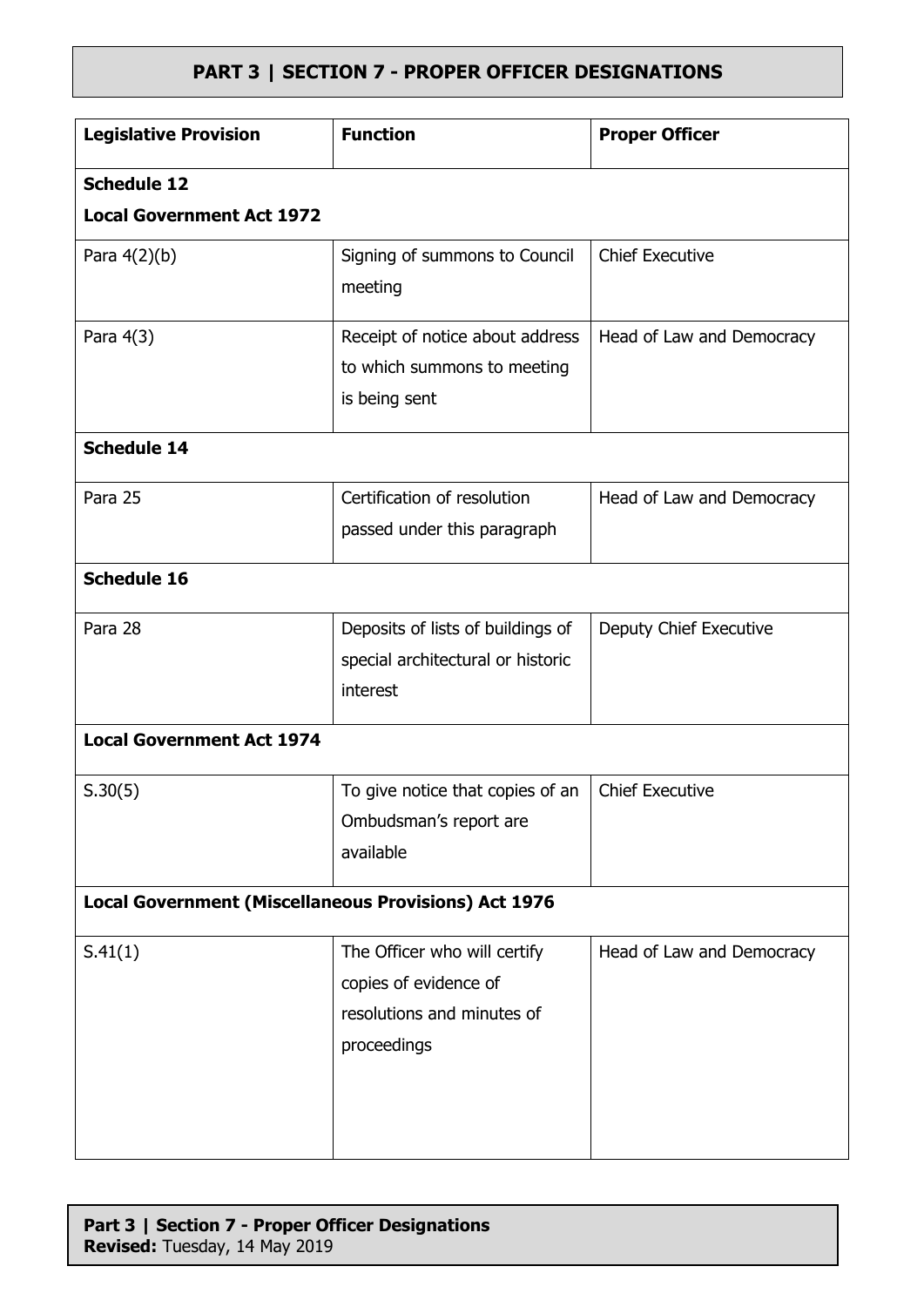| <b>Legislative Provision</b>                                 | <b>Function</b>                      | <b>Proper Officer</b>     |
|--------------------------------------------------------------|--------------------------------------|---------------------------|
| <b>Local Authorities Cemeteries Order 1977</b>               |                                      |                           |
| Regulation 10                                                | To sign exclusive rights of          | Deputy Chief Executive    |
|                                                              | burial                               |                           |
| <b>Representations of the People Act 1983</b>                |                                      |                           |
| S.9                                                          | <b>Registration Officer</b>          | <b>Chief Executive</b>    |
| S.24                                                         | Returning Officer for Local          | <b>Chief Executive</b>    |
|                                                              | <b>Elections</b>                     |                           |
| S.28                                                         | Acting Returning Officer for a       | <b>Chief Executive</b>    |
|                                                              | Parliamentary Election               |                           |
| S.82 and 89                                                  | Receipt of election expense          | <b>Chief Executive</b>    |
|                                                              | declarations and returns and         |                           |
|                                                              | the holding of those documents       |                           |
|                                                              | for public inspection                |                           |
| <b>Local Elections (Principal Area) Rules 1986</b>           |                                      |                           |
| Rule 46                                                      | Retention and public inspection      | <b>Chief Executive</b>    |
|                                                              | of documents after an election       |                           |
| <b>Local Elections (Parishes and Communities) Rules 1986</b> |                                      |                           |
| Rules 46, 47 and 48                                          | Retention and public inspection      | <b>Chief Executive</b>    |
|                                                              | of documents after an election       |                           |
| <b>Local Government and Housing Act 1989</b>                 |                                      |                           |
| S.2(4)                                                       | Recipient of the list of politically | Head of Law and Democracy |
|                                                              | restricted posts                     |                           |
|                                                              |                                      |                           |
|                                                              |                                      |                           |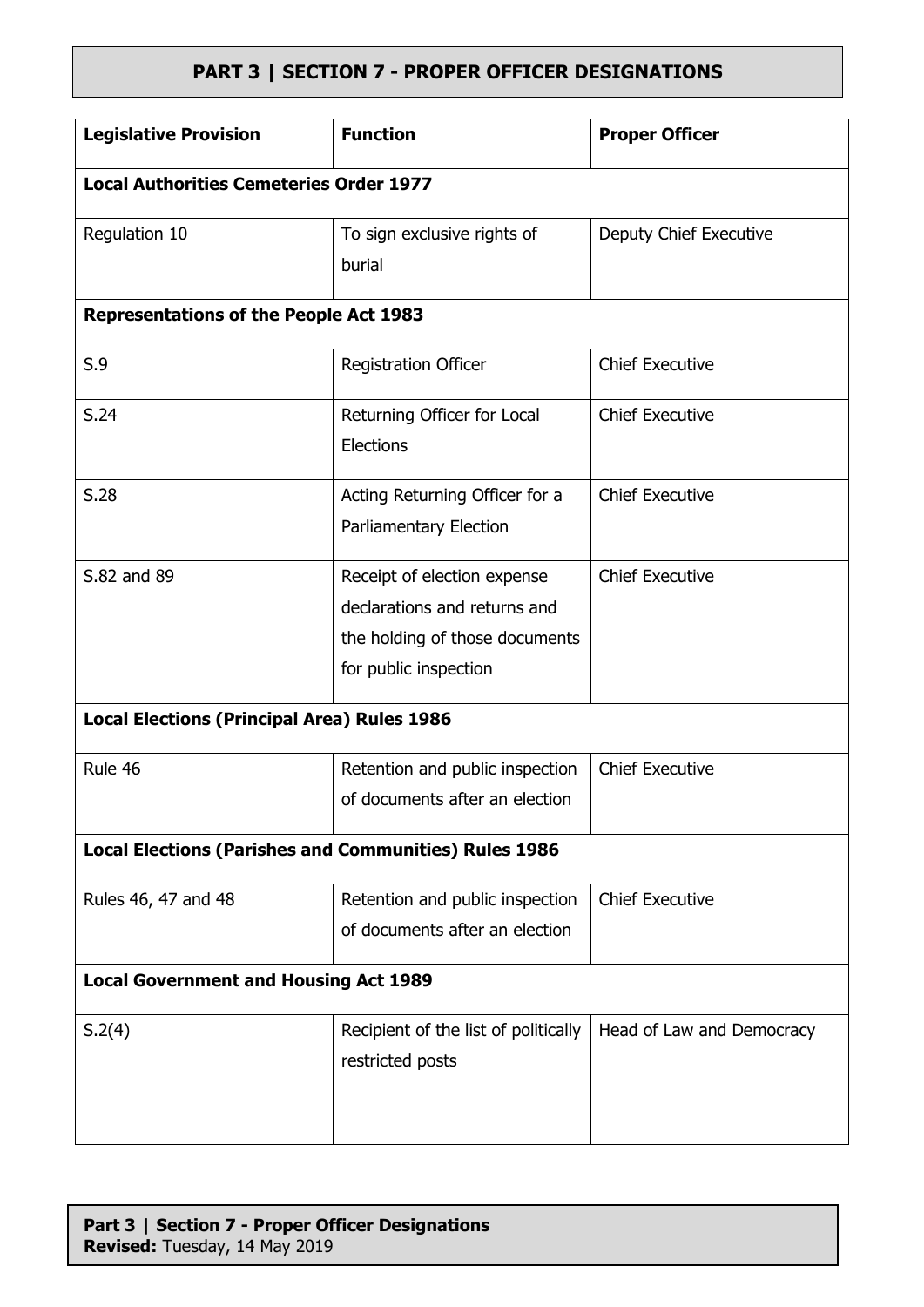| <b>Legislative Provision</b>                                               | <b>Function</b>                  | <b>Proper Officer</b>     |
|----------------------------------------------------------------------------|----------------------------------|---------------------------|
| S.3                                                                        | Employers certificate for        | <b>Chief Executive</b>    |
|                                                                            | exemption from politically       |                           |
|                                                                            | restricted posts                 |                           |
| S.4                                                                        | <b>Head of Paid Service</b>      | <b>Chief Executive</b>    |
| S.5                                                                        | The Monitoring Officer           | Head of Law and Democracy |
| S.15                                                                       | Officers to receive notices      | Head of Law and Democracy |
|                                                                            | relating to membership of        |                           |
|                                                                            | political groups                 |                           |
| <b>Local Government (Committees and Political Groups) Regulations 1990</b> |                                  |                           |
|                                                                            | For the purposes of the          | Head of Law and Democracy |
|                                                                            | composition of Committees and    |                           |
|                                                                            | nominations to political groups  |                           |
| Local Authorities (Standing Orders) (England) Regulations 2001             |                                  |                           |
|                                                                            | Officer who will give written    | <b>Chief Executive</b>    |
|                                                                            | notice of appointment or         |                           |
|                                                                            | dismissal of Officers listed in  |                           |
|                                                                            | Schedule I, Part II, paragraph 3 |                           |
| <b>Local Government Act 2000</b>                                           |                                  |                           |
|                                                                            | All references to the Proper     | <b>Chief Executive</b>    |
|                                                                            | Officer in the Local Government  |                           |
|                                                                            | Act 2000 and subordinate         |                           |
|                                                                            | legislation                      |                           |
|                                                                            |                                  |                           |
|                                                                            |                                  |                           |
|                                                                            |                                  |                           |
|                                                                            |                                  |                           |
|                                                                            |                                  |                           |